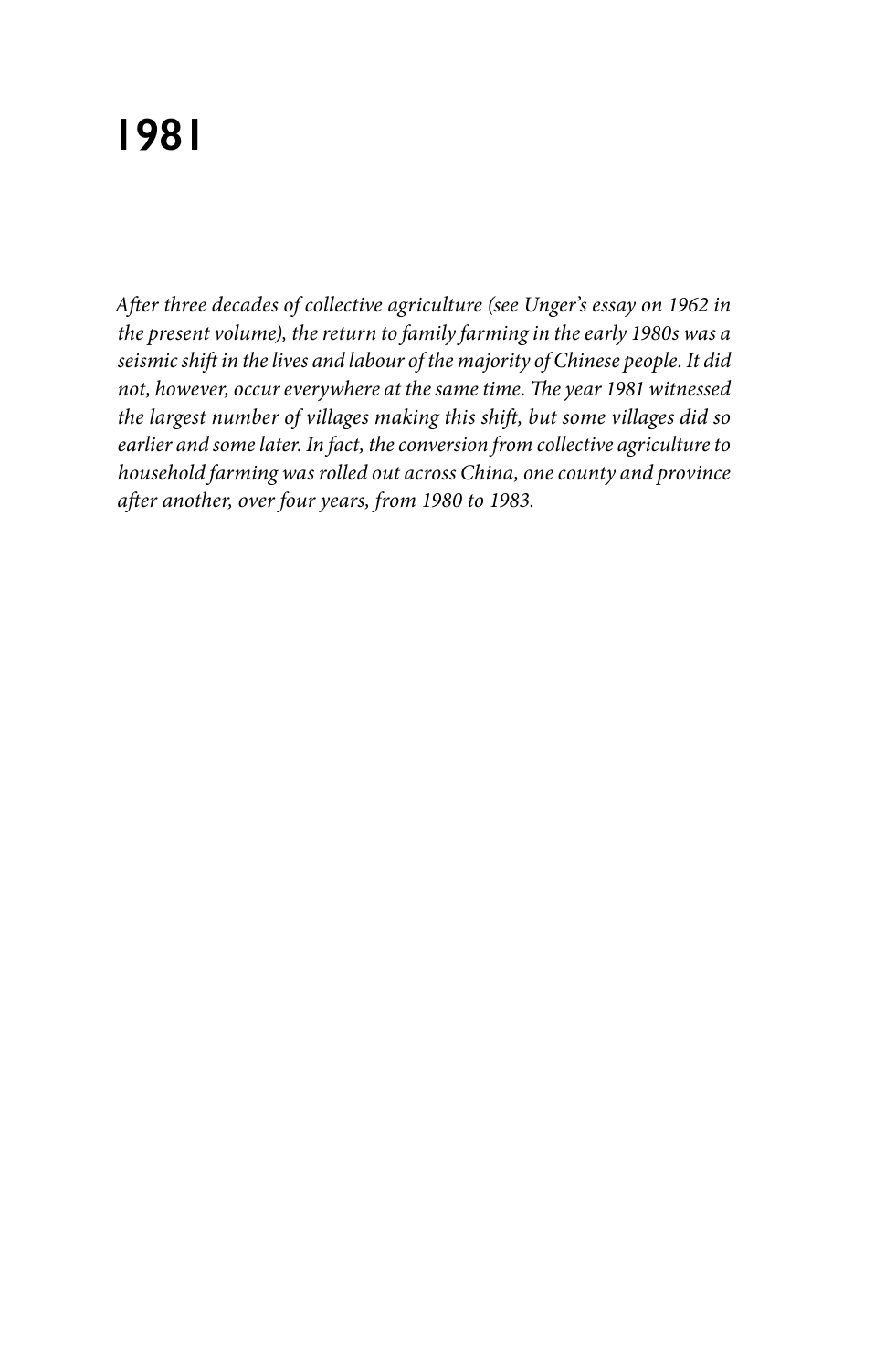## **Abandoning Collective Farming and the Effects on Labour**

Jonathan UNGER

By the late 1970s, many of China's farmers were frustrated. Due<br>to a wave of failed radical policies pushed in the 1970s by Mao<br>Zedong's closest followers in Beijing (today pejoratively called the<br>cancel four) explicit gai to a wave of failed radical policies pushed in the 1970s by Mao Gang of Four), earlier gains in rural livelihoods had begun to stagnate. Before the mid-1970s, many farmers had perceived benefits in owning and working the land together with some fifteen to forty neighbouring households in what were titled 'production teams' (生产对). Interviews I conducted in Hong Kong during the 1970s with émigrés from China's countryside revealed that previously there had been acceptance and a large degree of support for the team-based effort. Most villagers appreciated the economic security of being a member of a team in case they suffered personal illness or injury. Grassroots collective ownership and work had also provided the means to organise farmers' labour during slack seasons to level fields or improve irrigation systems and thereby raise yields. And it had provided a means to invest in agriculture on a scale beyond what individual households could ever afford. But things were turning sour in the 1970s. Political commands from above, pushed by the new radical leadership around Mao, forced production teams to convert fields devoted to cash crops to concentrate on low-priced grain crops. The teams were being told to 'volunteer' some of their grain free of charge to support the revolution. Farmers were prohibited from raising extra pigs and chickens privately in their spare time, denying them an important source of cash income. As one imposition after another descended from above, the farmers' willingness to work hard for the mutual benefit of the households in their production team was waning.<sup>1</sup>

However, the farmers did not abandon collective agriculture and revert to household-based farming on their own. Orders to do so came from above in the early 1980s. Chinese newspapers and journals of the time, however, painted a different picture. Much as they had erroneously reported about collectivisation in the 1950s, the official Chinese media made it seem that the abandonment of collective farming was a spontaneous grassroots movement. A flurry of English-language academic articles in the 1980s reiterated what the official Chinese writings averred.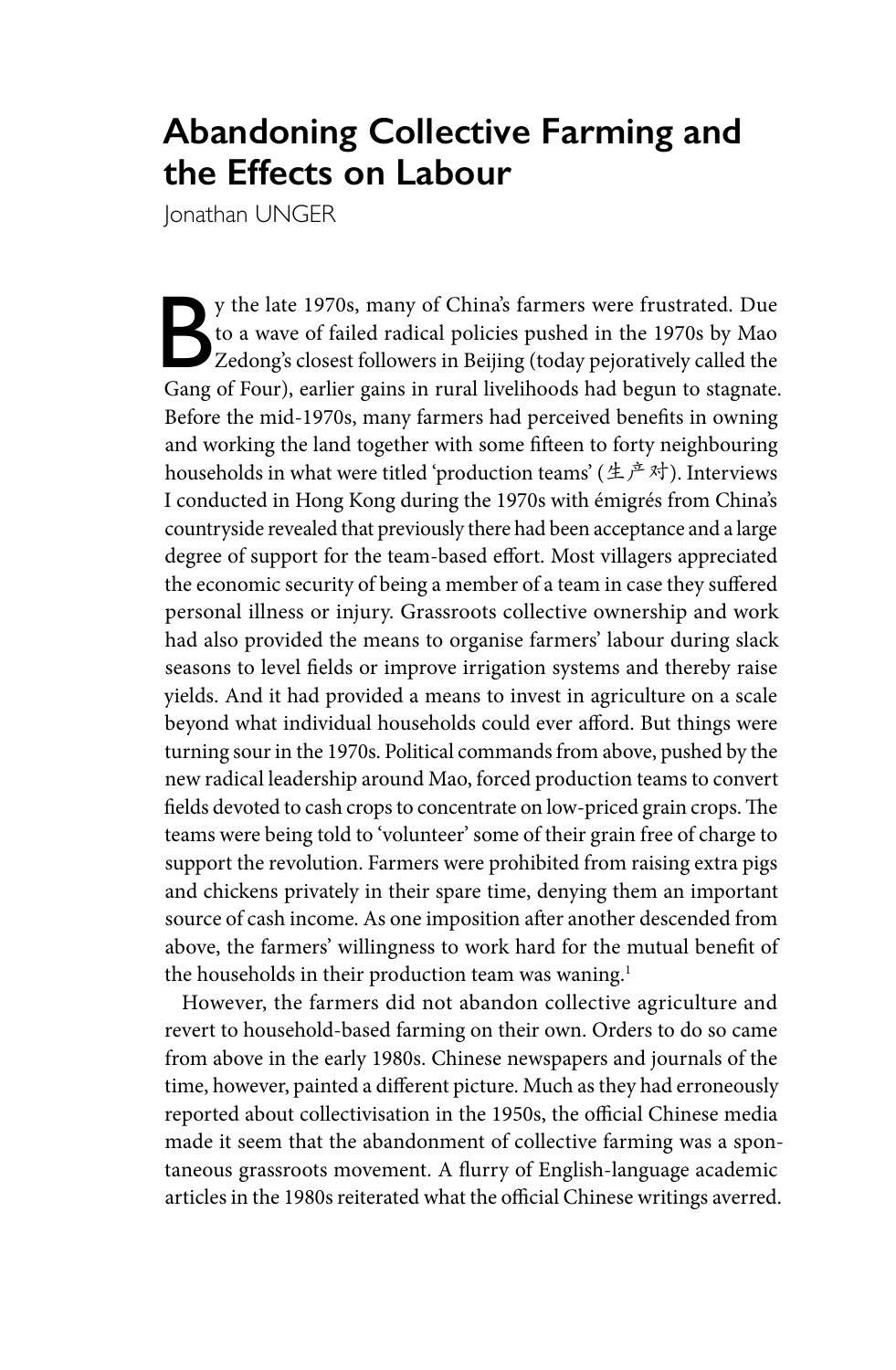But interviewees from Chinese villages repeatedly have reported otherwise, saying they were instructed to dismantle collective production and adopt household farming. By this point, many of them were disillusioned and happy to do so, but they were not the initiators.

The very first moves towards household farming had indeed originated with farmers during 1978–79 in two poor and remote counties of Anhui and Guizhou provinces, in hamlets where farmers had barely enough to eat. Their secret acts were quietly permitted by local officials and then, more publicly, by Anhui's Party secretary Wan Li. In 1980 Li was promoted to Beijing as the minister in charge of agriculture. China's new leaders were aware of the rural discontent and slowing work pace and, starting that year, Chinese Communist Party secretary Hu Yaobang, Premier Zhao Ziyang, and Wan Li, in separate and uncoordinated ways, pushed for relaxations in agricultural policy. But they did not specifically call for household farming and in fact were ambiguous about their intentions. One result was that provincial leaders had to figure out how to proceed. Coming after the repeated purges of officials during the 1960s and 1970s for being out of step with the Party line, they looked sideways to see what other officials were doing. As relaxations in rural policies gathered pace, they climbed aboard and ordered the parcelling out of collective fields to families to cultivate independently.<sup>2</sup>

As household farming was adopted in one province after another, there were significant increases in agricultural production in 1982–83, and this validated and embedded the new farming practices. As a consequence, by the end of 1983, 97.8 percent of all production teams in China had handed out their land to households.<sup>3</sup> In sum, a complex and unplanned interplay between the top leadership, which was hesitantly open (but not committed) to household farming, and provincial and subprovincial leaders, who felt strong tacit pressures to show their political loyalty by embracing new 'reform' policies, culminated in an entirely new agrarian order.

This national scenario was confirmed by interviews I conducted in Hong Kong in mid-1983 with twenty-eight emigrants from eleven Chinese provinces who had recently returned from extended visits to their home village, ranging from a week to several months.<sup>4</sup> Twenty-six of the twenty-eight villages in my sample had converted to family smallholdings by the end of 1982, andtwenty-four of the interviewees related that in their own villages the decision was made exclusively by officials at levels far above that of the village. In only two villages had the production teams'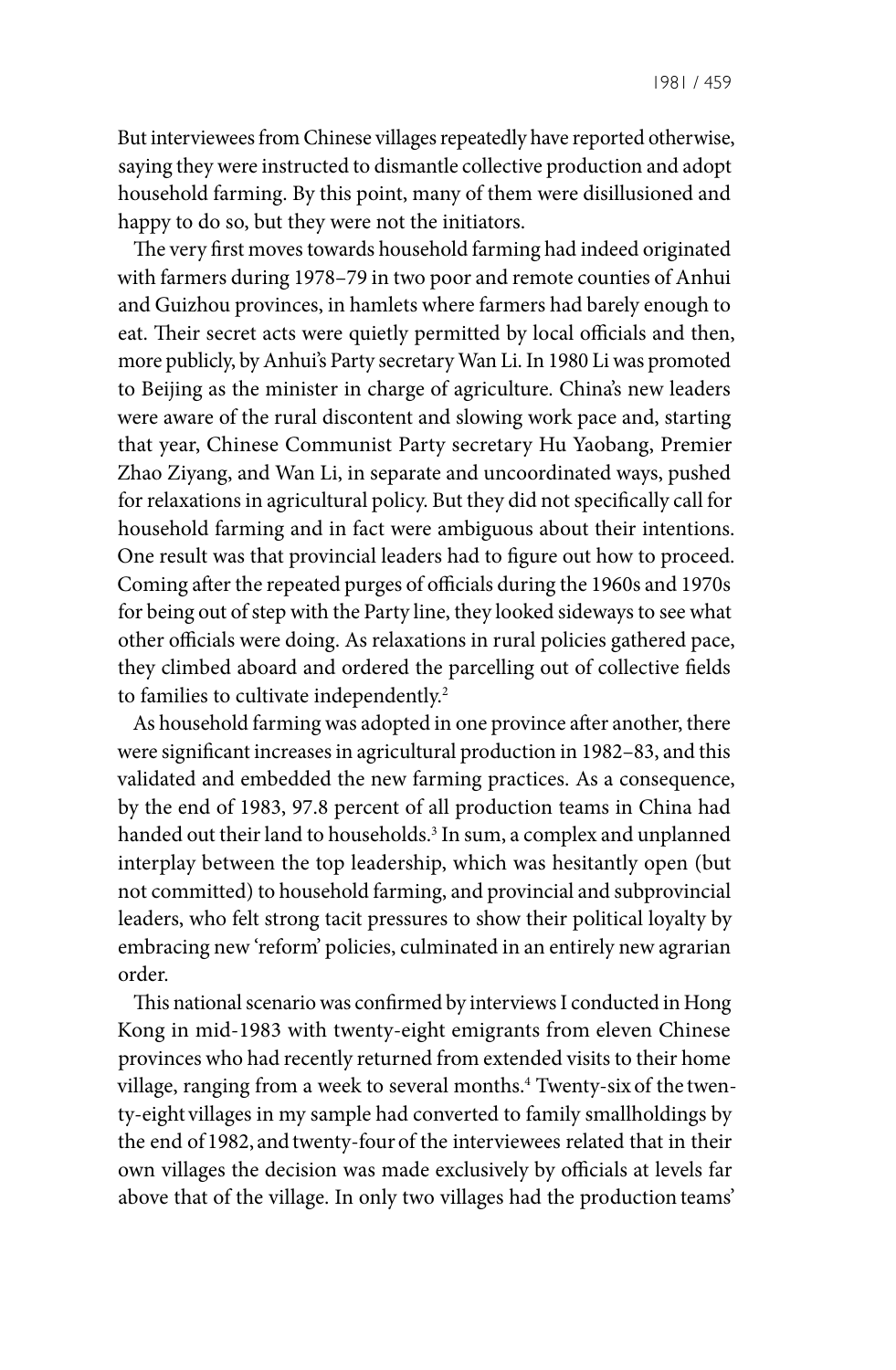cadres and peasants themselves taken the initiative, and in one of these they had jumped the gun and swung over to family smallholdings in a belief that instructions to do so would soon come down from above.<sup>5</sup> The other village was in Fengyang, the impoverished county in Anhui that became famous as the first place in China where farmers, in 1979, secretly began cultivating their fields as households.6 All of the other twenty-six villages passively waited for upper levels to tell them what to do and, when the upper levels did move, in only two of these villages were the peasantry informed that they could choose for themselves which system they preferred. The remaining twenty-four villages were shifted, without choice, into exactly the same system of family smallholdings, called 包 千到户, in which each family gained use rights to fields without rental charge, with the amount of land based strictly on how many people were in the family. The land remained the property of the production team as a whole, but individual households could use most of the land that was allotted to them to diversify into any crops they liked and they could sell those crops on their own. To all intents and purposes, team members had been transformed into independent smallholders—albeit without a right to sell the land or convert it to non-agricultural purposes. That same system prevails today in the majority of China's villages.

The Immediate Consequences to Livelihoods and Labour

According to my twenty-eight interviewees, families with a large number of dependants were worried about the return to family farming, as were the elderly without close relatives, and families headed by women or by weak or chronically ill men. According to an interviewee who was sympathetic to collective agriculture, 'before, if they weren't physically able-bodied, they were given lighter work and still got their work-point income, but now they'd have to take care of the entire agricultural process, including all the really heavy work'. However, the majority of able-bodied families simply looked after their own interests—and, going by the interviewees' accounts, in the surveyed villages something like three-quarters of the households were in favour of disbanding collective agriculture and the remainder were opposed.

Some of the opposing households soon found that they, too, were better off. In good part this was due to policies the government had initiated even before the disbandment of collective agriculture. In particular, the government in 1979–80 began offering better prices for most types of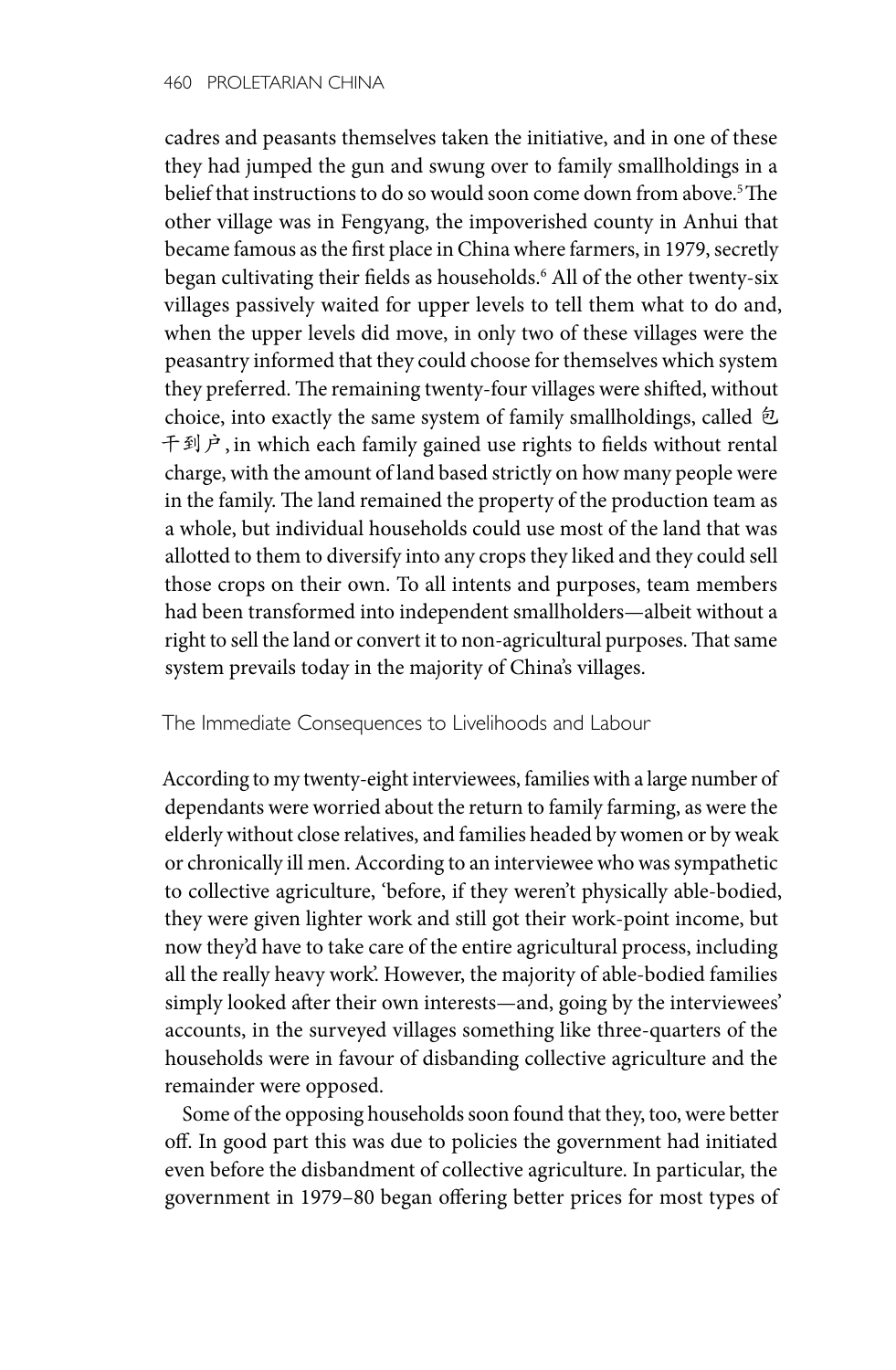agricultural produce. Largely as a result of this, official statistics for China showed a rise of 67 percent in real per capita villager incomes between 1978 and the end of 1982.7

Prices for agricultural produce continued to rise for a few more years after 1982. Taking advantage of this, many households further raised their living standards by working more efficiently. Whereas in the last years of collective agriculture the pace of work had slowed, now, with their own families the sole beneficiaries, farmers pushed themselves. Households with adequate labour power could now strive to quickly plant and harvest sufficient grain on a portion of their fields and then use the remaining land to grow labour-intensive high-priced commercial crops. Many also found time to begin raising large numbers of hogs and poultry for the market, or rented village ponds to raise fish for urban consumption. Per capita peasant incomes leapt by 14.7 percent in real terms in 1983—a point at which all households were engaged in family farming—and climbed yet again in 1984 by exactly the same percentage: that is, by about 30 percent in two years.<sup>8</sup>

A downside, though, was that many women lost their status as independent income-earners. Before, they had worked together all day with other team members, often in squads of fellow women, and had developed their own social standing in the team. They had earned their own workpoints and their own share of the harvest yield, demonstrably contributing much-needed income to the family. This had especially enhanced the situation of the as-yet-unmarried daughters. Now, when family farming was introduced, they worked under the direction of the *paterfamilias*, they were no longer working alongside other women, and did not bring home their own income. In these respects, rural women's circumstances and personal status declined.

However, the return to household farming soon was accompanied by a release of spare family labour from the fields, including young unmarried women. During the 1980s and 1990s, the fastest-growing sector of China's economy was rural industry—still publicly owned by rural townships and villages—which thrived because it was based on considerably cheaper labour than China's urban state-owned factories. The young rural factory workers rode or walked to work from their village homes each day, brought home much-needed cash from their personal wages, and worked in their spare time in their family's fields. Some of the young adults soon began spreading out across China in search of job opportunities. When the teams had practised collective agriculture, they did not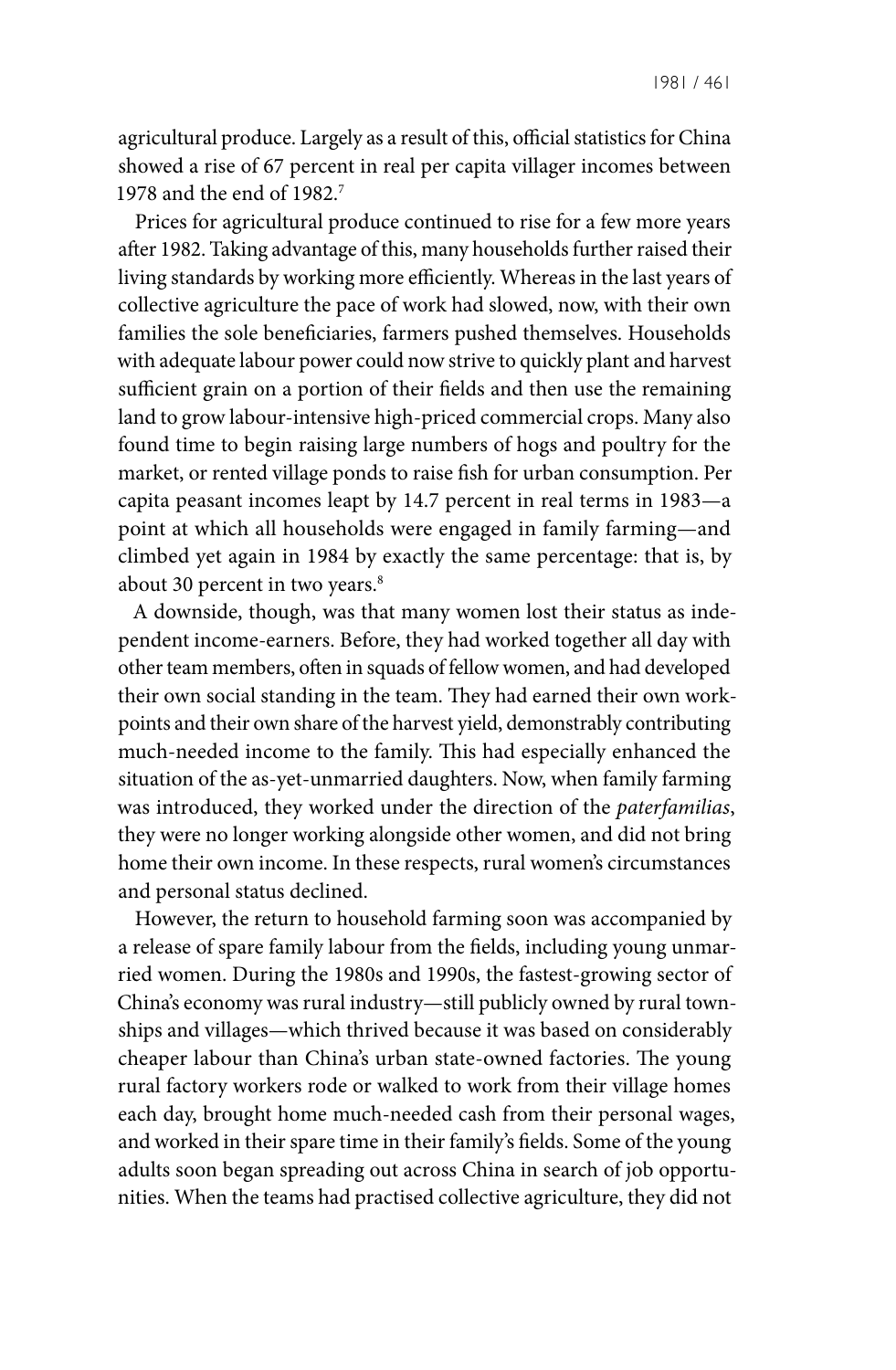have permission to move, but now they were able to leave unimpeded. The number of migrant workers from the countryside has now swelled to more than 200 million—with major implications for farming that will be observed later in this essay.

## An Egalitarian Legacy

The experiences of the previous period of collective agriculture had accustomed farmers to a commonly held moral premise that every household had a right to receive enough from the land to subsist. For instance, a plot of land had been distributed by the team to each household near its home to grow vegetables for its own consumption. The size of these plots (自留地) had expanded and contracted as families added and lost members, and each readjustment restored within the production team an equal per capita vegetable plot size. In addition, families who could not earn enough to feed all their children had obtained an annual grain ration 'on loan' from the production team for each of their young children; the cost of the loaned grain would be finally deducted from the family's earnings after the grown children entered the team's labour force. Villagers who had become accustomed to their production teams making these adjustments to balance out the family cycle were favourable to continuing such adjustments in the post-collective period in a different form, as being in their family's long-term interests.

They were glad that in the early 1980s, when all fields were handed over to households to farm independently, the same principle of equal per capita land size was used that had previously been applied to small household vegetable plots. Across China, farmers decided to retain this egalitarian principle into the future. Since the fields were still owned collectively by all of the team's households, they were able to recalibrate use rights over time. Starting in the 1980s and into the 2000s, every half decade or so they met as a group to readjust the team's fields. Each time, families that had grown in size through births or weddings and faced a shortage of land gained larger landholdings, and families that had decreased in size through deaths or the departure of daughters into marriage lost land, to recreate an equal per capita possession of land. The national government opposed these land readjustments, and passed regulations in 1993 and more strictly in 1998 to prohibit the practice. But the farmers ignored these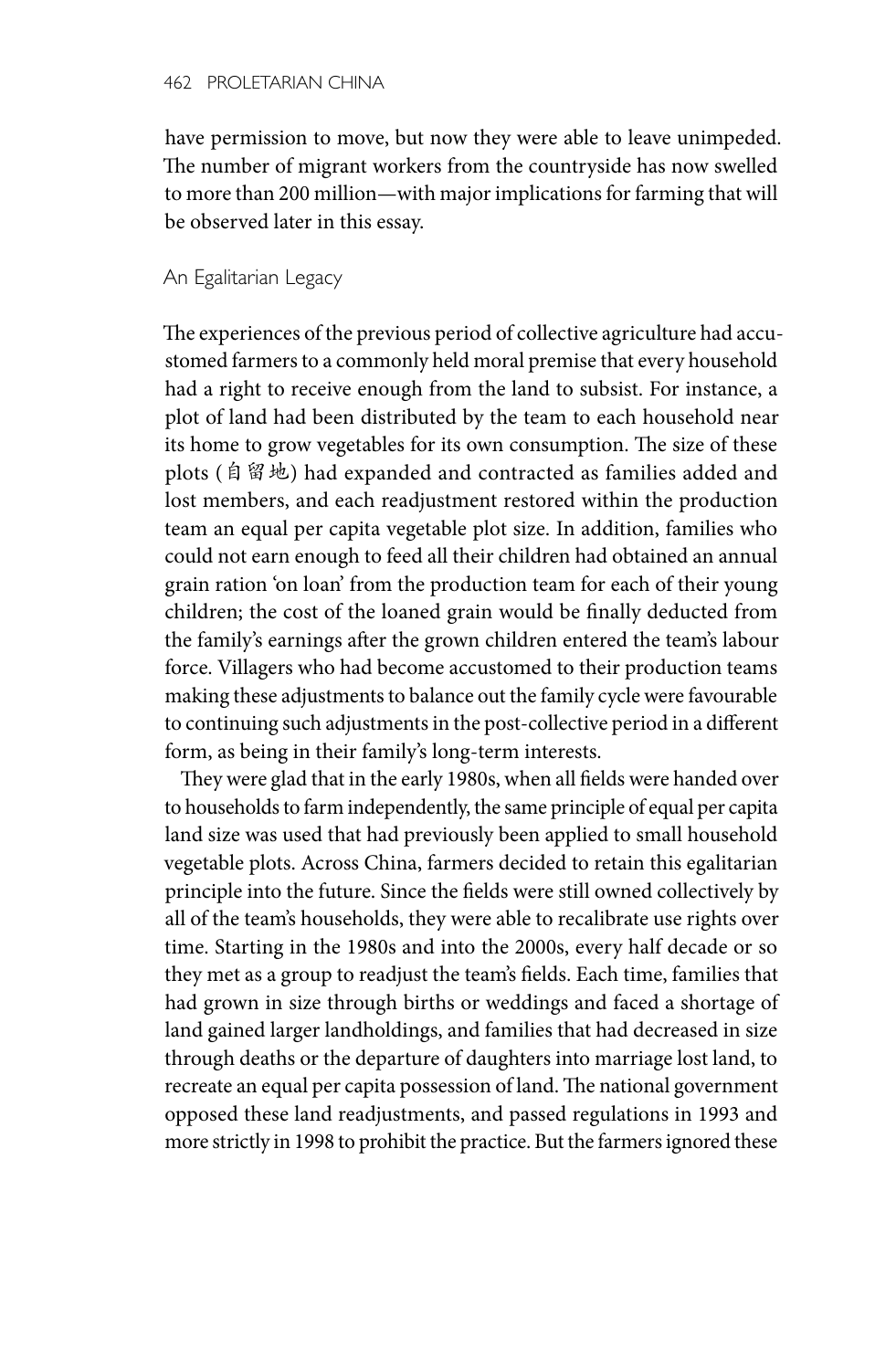official directives and reallocated land at least once and often periodically, meeting quietly to discuss and vote on whether the time had come to readjust landholdings yet again.

In mid-2008, a survey questionnaire I helped devise collected a wealth of information in fifty-seven of Anhui Province's rural counties from 476 production teams (now retitled by the government as 'villager small groups', 村民小组). The survey was implemented by students at Anhui Agricultural University who came from villages. They obtained answers to the questionnaire from their own and sometimes also one or two nearby 'villager small groups' when they went home for the summer of 2008. The findings were startling. Some 452 of the 476 villager small groups in the survey—that is, 95 percent—had reallocated their fields at least once since 1984 to recreate equal per capita landholdings, and most had done so more than once. A second survey using the same questionnaire was implemented that same year by seventy schoolteachers in one rural Anhui county. It found that all but one of the ninety-one surveyed villager groups (98.7 percent) had reallocated land and had conducted an average of 3.8 land redistributions since 1984.9

## China's Migrant Workers and Their Ties to the Land

Practically all of the young villagers who sought work elsewhere in China after the disbandment of collective agriculture moved without their families, because China's system of household registration (户口, *hukou*) erected legal barriers to migration (see Hayward's essay in the present volume). The Chinese authorities tightly implemented the registration system in much the same way as the South African Government used the pass system in the days of apartheid—and, similarly, families could not accompany workers.10 China's registration system is a legacy of the period of Mao's rule, when the government used it to segregate peasants and urban people by barring migration from rural to urban areas. In its original form, *hukou* required rural residents to remain in agricultural production in their own village to feed the urban populace, and urban population growth was strictly kept in check. In the post-Mao era in the 1980s and 1990s, the same system instead served as a way of making use of the huge cheap surplus labour power of rural areas in new labour-intensive export industries, while forcing the migrant workers' families to remain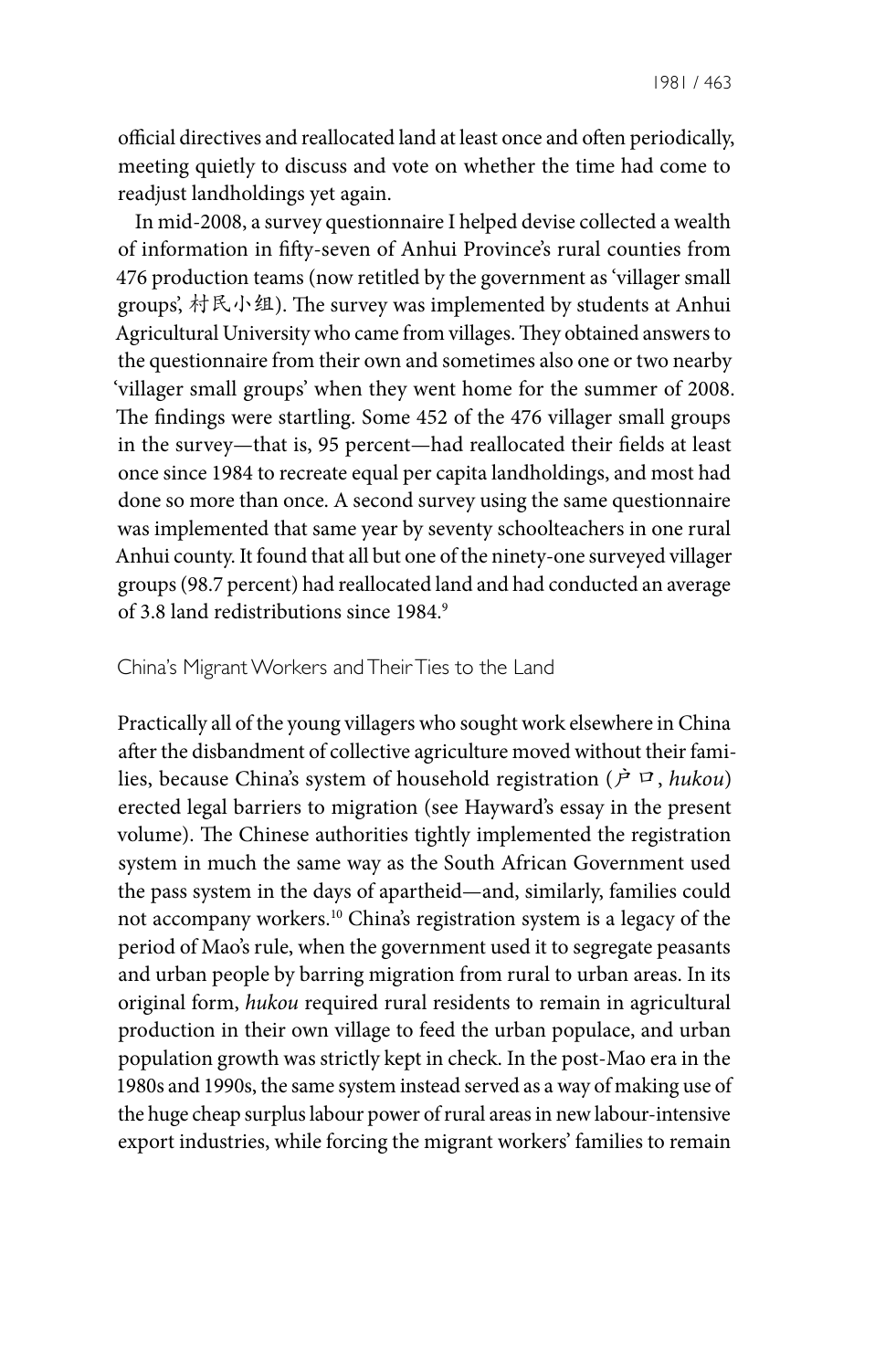behind in the countryside. This policy saved city governments a lot of money, since they did not have to provide migrant families with access to urban health care and schools.

Most of the factories preferred to hire young unmarried women in the belief they were more 'obedient' (听话) (see Anita Chan's essay on 1993 in the present volume). The women were usually dismissed by the time they were twenty-four, on the grounds they were becoming too old to endure the fast-paced production-line work. Thus, the majority of the young women who left villages to find urban jobs had to then leave factory work and return home. The men often found jobs in construction and could continue working into middle-age. Agriculture became 'women's work', with young wives and their mothers-in-law and older men doing most of the work.

By the latter part of the 1990s, increasing numbers of the young wives began leaving their villages, even after giving birth, to take up low-end sweatshop or service-industry work, often in the same city as their husbands. It was too difficult to make ends meet otherwise, as crop prices were declining. They normally left their children behind in the care of grandparents. This trend accelerated after 2003 as China's export industry continued to expand rapidly and needed more labour than could be supplied just by young unmarried rural women. Factories therefore began opening their doors to migrant workers older than their mid-twenties, including men. It became increasingly common in poorer parts of the agricultural heartlands for villages to be occupied largely by grandparents and young children, with the younger generation of adults returning for a week each Chinese New Year. But many parents did not want to endure separation from their children and, within another half-decade, some of them began taking their young children to the city where they worked, sometimes bringing along a grandmother to care for them.

Most of the factory and construction jobs were temporary, though, and migrant workers regularly found themselves between jobs or became burned out and had to quit urban work for a while, returning to their village and farm work in the interim. A majority of migrant-worker families have experienced this type of circular migration between village and urban job, exacerbated by the fact that often their children, once of school age, cannot enter urban schools.<sup>11</sup>